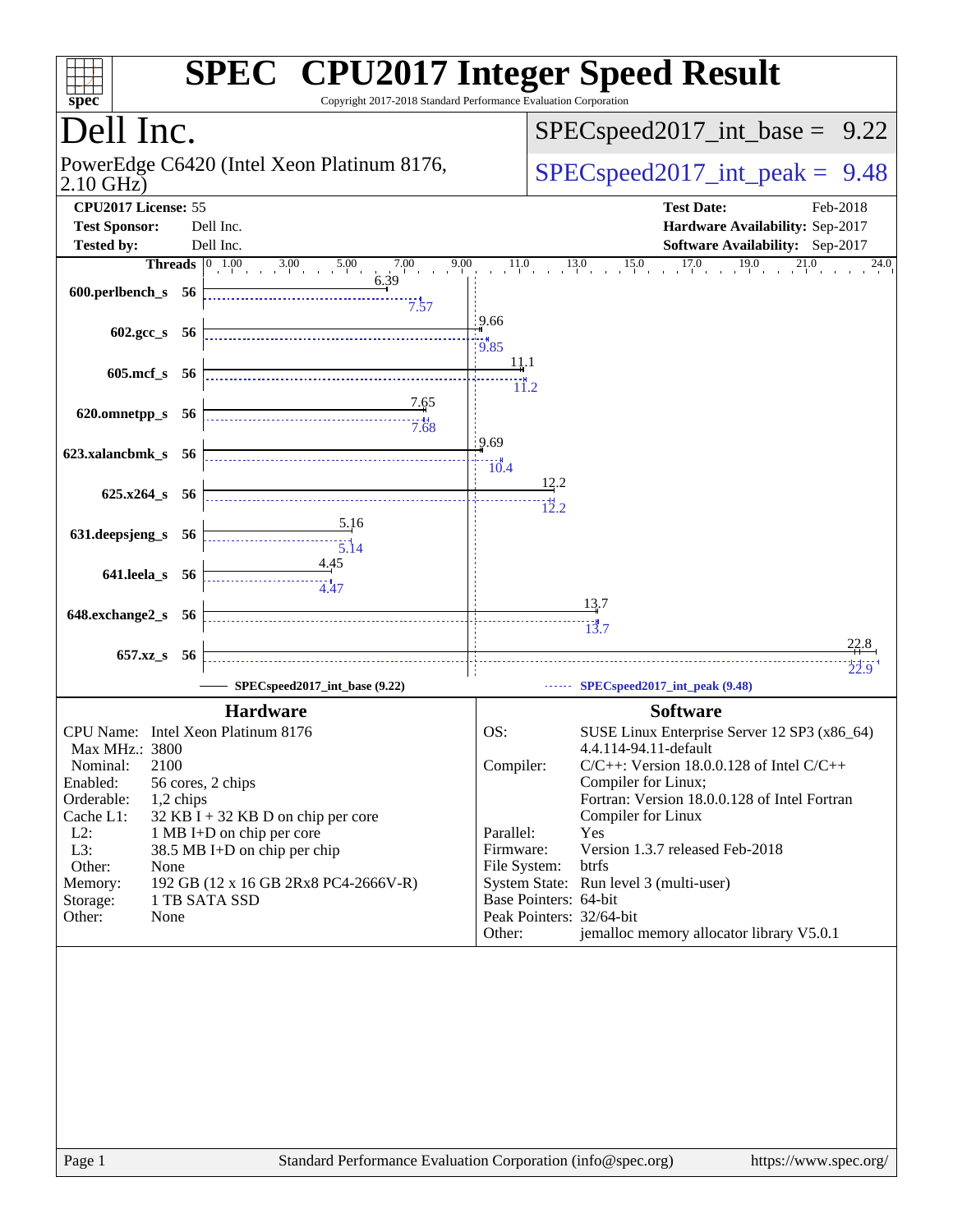

Copyright 2017-2018 Standard Performance Evaluation Corporation

### Dell Inc.

2.10 GHz) PowerEdge C6420 (Intel Xeon Platinum 8176,  $\vert$  [SPECspeed2017\\_int\\_peak =](http://www.spec.org/auto/cpu2017/Docs/result-fields.html#SPECspeed2017intpeak) 9.48

 $SPECspeed2017\_int\_base = 9.22$ 

**[CPU2017 License:](http://www.spec.org/auto/cpu2017/Docs/result-fields.html#CPU2017License)** 55 **[Test Date:](http://www.spec.org/auto/cpu2017/Docs/result-fields.html#TestDate)** Feb-2018 **[Test Sponsor:](http://www.spec.org/auto/cpu2017/Docs/result-fields.html#TestSponsor)** Dell Inc. **[Hardware Availability:](http://www.spec.org/auto/cpu2017/Docs/result-fields.html#HardwareAvailability)** Sep-2017 **[Tested by:](http://www.spec.org/auto/cpu2017/Docs/result-fields.html#Testedby)** Dell Inc. **[Software Availability:](http://www.spec.org/auto/cpu2017/Docs/result-fields.html#SoftwareAvailability)** Sep-2017

#### **[Results Table](http://www.spec.org/auto/cpu2017/Docs/result-fields.html#ResultsTable)**

|                                      | <b>Base</b>    |                |       |                |       | <b>Peak</b>    |       |                |                |              |                |              |                |              |
|--------------------------------------|----------------|----------------|-------|----------------|-------|----------------|-------|----------------|----------------|--------------|----------------|--------------|----------------|--------------|
| <b>Benchmark</b>                     | <b>Threads</b> | <b>Seconds</b> | Ratio | <b>Seconds</b> | Ratio | <b>Seconds</b> | Ratio | <b>Threads</b> | <b>Seconds</b> | <b>Ratio</b> | <b>Seconds</b> | <b>Ratio</b> | <b>Seconds</b> | <b>Ratio</b> |
| $600.$ perlbench $\mathsf{S}$        | 56             | 279            | 6.36  | 277            | 6.40  | 278            | 6.39  | 56             | 234            | 7.57         | 234            | 7.58         | 235            | 7.54         |
| $602.\text{gcc}\_\text{s}$           | 56             | 411            | 9.68  | 415            | 9.60  | 412            | 9.66  | 56             | 404            | 9.85         | 404            | 9.85         | 402            | 9.91         |
| $605$ .mcf s                         | 56             | 425            | 11.1  | 428            | 11.0  | 424            | 11.1  | 56             | 423            | 11.2         | 421            | 11.2         | 420            | 1.2          |
| 620.omnetpp_s                        | 56             | 213            | 7.65  | 211            | 7.73  | 213            | 7.65  | 56             | 213            | 7.67         | 212            | 7.68         | 208            | 7.84         |
| 623.xalancbmk s                      | 56             | 146            | 9.72  | 146            | 9.69  | 147            | 9.62  | 56             | 137            | 10.4         | 137            | 10.3         | 136            | 10.4         |
| 625.x264 s                           | 56             | 144            | 12.2  | 145            | 12.2  | 145            | 12.2  | 56             | 145            | 12.2         | 145            | 12.2         | 146            | 12.1         |
| 631.deepsjeng_s                      | 56             | 278            | 5.16  | 278            | 5.16  | 277            | 5.17  | 56             | 279            | 5.14         | 279            | 5.13         | 279            | 5.14         |
| 641.leela s                          | 56             | 383            | 4.45  | 383            | 4.45  | 383            | 4.45  | 56             | 382            | 4.47         | 385            | 4.43         | 382            | 4.47         |
| 648.exchange2 s                      | 56             | 215            | 13.7  | 214            | 13.7  | 215            | 13.7  | 56             | 214            | 13.8         | 215            | 13.7         | 214            | 13.7         |
| $657.xz$ <sub>S</sub>                | 56             | 264            | 23.4  | 273            | 22.7  | 271            | 22.8  | 56             | 274            | 22.5         | 263            | 23.5         | 270            | 22.9         |
| $SPECspeed2017\_int\_base =$<br>9.22 |                |                |       |                |       |                |       |                |                |              |                |              |                |              |

**[SPECspeed2017\\_int\\_peak =](http://www.spec.org/auto/cpu2017/Docs/result-fields.html#SPECspeed2017intpeak) 9.48**

Results appear in the [order in which they were run.](http://www.spec.org/auto/cpu2017/Docs/result-fields.html#RunOrder) Bold underlined text [indicates a median measurement](http://www.spec.org/auto/cpu2017/Docs/result-fields.html#Median).

#### **[Operating System Notes](http://www.spec.org/auto/cpu2017/Docs/result-fields.html#OperatingSystemNotes)**

Stack size set to unlimited using "ulimit -s unlimited"

#### **[General Notes](http://www.spec.org/auto/cpu2017/Docs/result-fields.html#GeneralNotes)**

Environment variables set by runcpu before the start of the run: KMP\_AFFINITY = "granularity=fine,scatter" LD\_LIBRARY\_PATH = "/root/cpu2017/lib/ia32:/root/cpu2017/lib/intel64:/root/cpu2017/je5.0.1-32:/root/cpu2017/je5.0.1-64" OMP\_STACKSIZE = "192M"

 Binaries compiled on a system with 1x Intel Core i7-4790 CPU + 32GB RAM memory using Redhat Enterprise Linux 7.4 Yes: The test sponsor attests, as of date of publication, that CVE-2017-5754 (Meltdown) is mitigated in the system as tested and documented. Yes: The test sponsor attests, as of date of publication, that CVE-2017-5753 (Spectre variant 1) is mitigated in the system as tested and documented. Yes: The test sponsor attests, as of date of publication, that CVE-2017-5715 (Spectre variant 2) is mitigated in the system as tested and documented. jemalloc: configured and built at default for 32bit (i686) and 64bit (x86\_64) targets; jemalloc: built with the RedHat Enterprise 7.4, and the system compiler gcc 4.8.5; jemalloc: sources available via jemalloc.net Transparent Huge Pages enabled by default Prior to runcpu invocation Filesystem page cache synced and cleared with: sync; echo 3> /proc/sys/vm/drop\_caches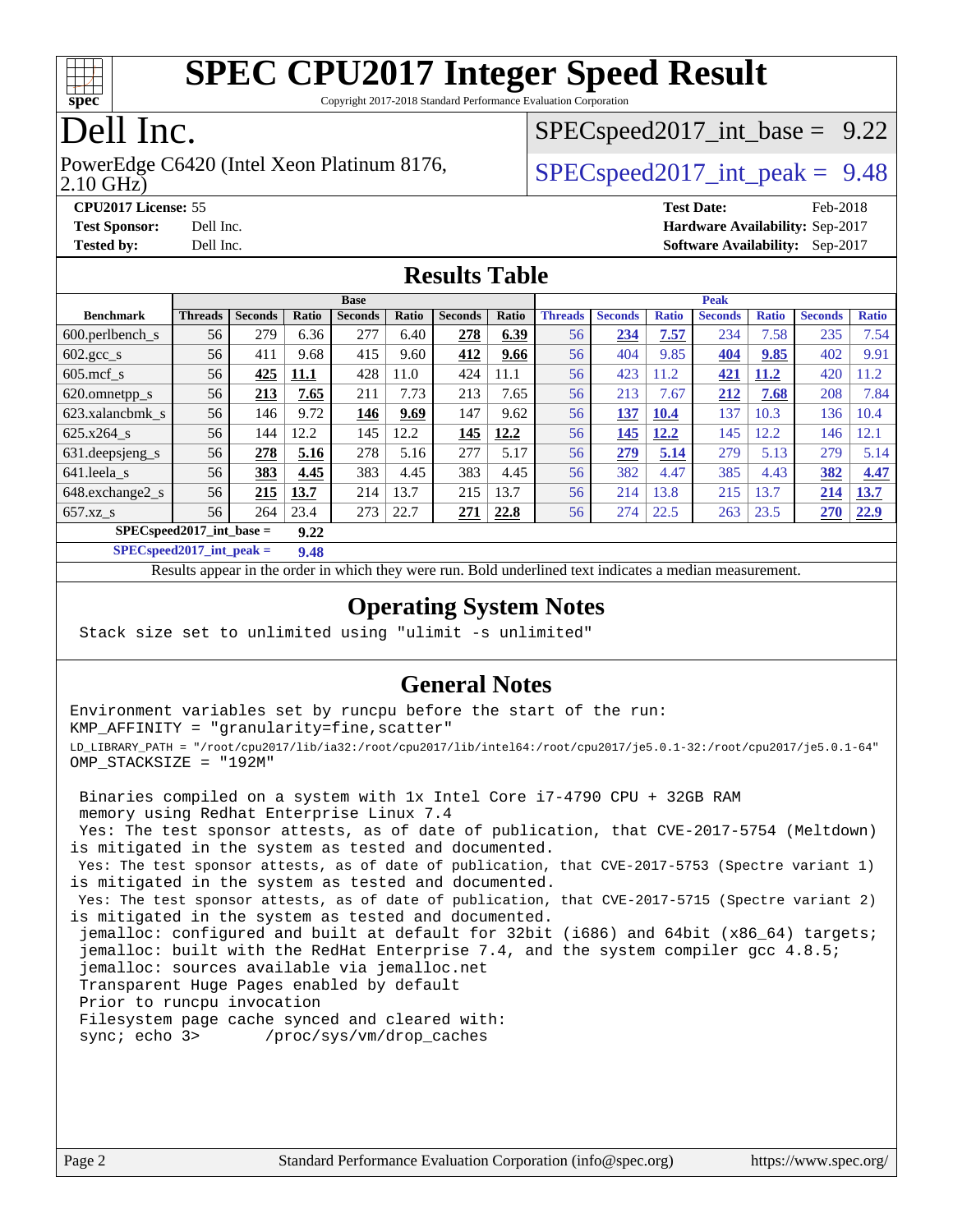

Copyright 2017-2018 Standard Performance Evaluation Corporation

## Dell Inc.

2.10 GHz) PowerEdge C6420 (Intel Xeon Platinum 8176,  $\vert$  [SPECspeed2017\\_int\\_peak =](http://www.spec.org/auto/cpu2017/Docs/result-fields.html#SPECspeed2017intpeak) 9.48

 $SPECspeed2017\_int\_base = 9.22$ 

**[CPU2017 License:](http://www.spec.org/auto/cpu2017/Docs/result-fields.html#CPU2017License)** 55 **[Test Date:](http://www.spec.org/auto/cpu2017/Docs/result-fields.html#TestDate)** Feb-2018 **[Test Sponsor:](http://www.spec.org/auto/cpu2017/Docs/result-fields.html#TestSponsor)** Dell Inc. **[Hardware Availability:](http://www.spec.org/auto/cpu2017/Docs/result-fields.html#HardwareAvailability)** Sep-2017 **[Tested by:](http://www.spec.org/auto/cpu2017/Docs/result-fields.html#Testedby)** Dell Inc. **[Software Availability:](http://www.spec.org/auto/cpu2017/Docs/result-fields.html#SoftwareAvailability)** Sep-2017

#### **[Platform Notes](http://www.spec.org/auto/cpu2017/Docs/result-fields.html#PlatformNotes)**

Page 3 Standard Performance Evaluation Corporation [\(info@spec.org\)](mailto:info@spec.org) <https://www.spec.org/> BIOS settings: Sub NUMA Cluster disabled Virtualization Technology disabled System Profile set to Custom CPU Performance set to Maximum Performance C States set to Autonomous C1EE disabled Uncore Frequency set to Dynamic Energy Efficiency Policy set to Performance Memory Patrol Scrub disabled Logical Processor disabled CPU Interconnect Bus Link Power Management disabled PCI ASPM L1 Link Power Management disabled Sysinfo program /root/cpu2017/bin/sysinfo Rev: r5797 of 2017-06-14 96c45e4568ad54c135fd618bcc091c0f running on linux-vfov Thu Feb 22 19:46:26 2018 SUT (System Under Test) info as seen by some common utilities. For more information on this section, see <https://www.spec.org/cpu2017/Docs/config.html#sysinfo> From /proc/cpuinfo model name : Intel(R) Xeon(R) Platinum 8176 CPU @ 2.10GHz 2 "physical id"s (chips) 56 "processors" cores, siblings (Caution: counting these is hw and system dependent. The following excerpts from /proc/cpuinfo might not be reliable. Use with caution.) cpu cores : 28 siblings : 28 physical 0: cores 0 1 2 3 4 5 6 8 9 10 11 12 13 14 16 17 18 19 20 21 22 24 25 26 27 28 29 30 physical 1: cores 0 1 2 3 4 5 6 8 9 10 11 12 13 14 16 17 18 19 20 21 22 24 25 26 27 28 29 30 From lscpu: Architecture: x86\_64 CPU op-mode(s): 32-bit, 64-bit Byte Order: Little Endian CPU(s): 56 On-line CPU(s) list: 0-55 Thread(s) per core: 1 Core(s) per socket: 28 Socket(s): 2 NUMA node(s): 2 Vendor ID: GenuineIntel CPU family: 6 Model: 85 **(Continued on next page)**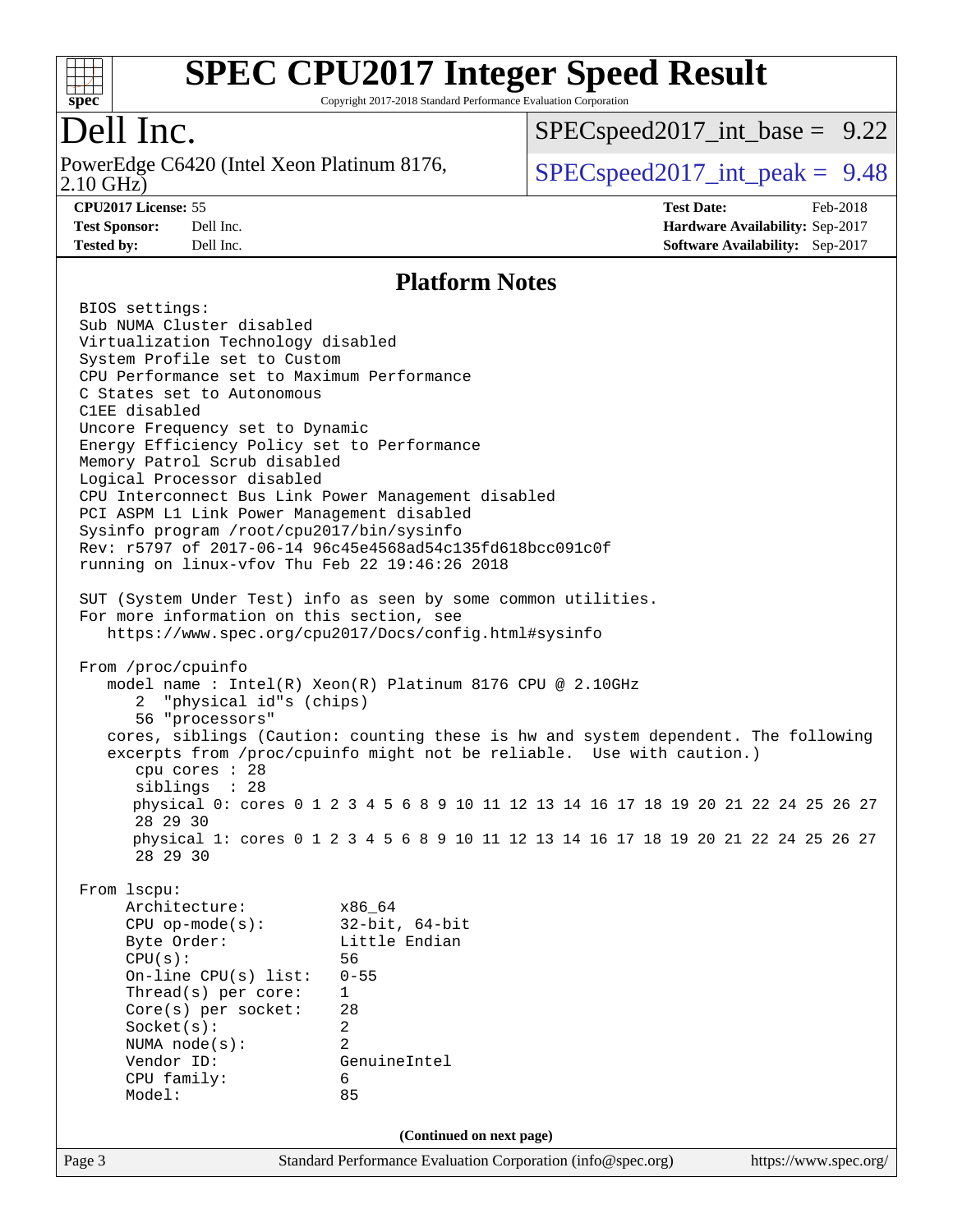

Copyright 2017-2018 Standard Performance Evaluation Corporation

### Dell Inc.

2.10 GHz) PowerEdge C6420 (Intel Xeon Platinum 8176,  $\vert$  [SPECspeed2017\\_int\\_peak =](http://www.spec.org/auto/cpu2017/Docs/result-fields.html#SPECspeed2017intpeak) 9.48

 $SPECspeed2017\_int\_base = 9.22$ 

**[Tested by:](http://www.spec.org/auto/cpu2017/Docs/result-fields.html#Testedby)** Dell Inc. **[Software Availability:](http://www.spec.org/auto/cpu2017/Docs/result-fields.html#SoftwareAvailability)** Sep-2017

**[CPU2017 License:](http://www.spec.org/auto/cpu2017/Docs/result-fields.html#CPU2017License)** 55 **[Test Date:](http://www.spec.org/auto/cpu2017/Docs/result-fields.html#TestDate)** Feb-2018 **[Test Sponsor:](http://www.spec.org/auto/cpu2017/Docs/result-fields.html#TestSponsor)** Dell Inc. **[Hardware Availability:](http://www.spec.org/auto/cpu2017/Docs/result-fields.html#HardwareAvailability)** Sep-2017

#### **[Platform Notes \(Continued\)](http://www.spec.org/auto/cpu2017/Docs/result-fields.html#PlatformNotes)**

Model name: Intel(R) Xeon(R) Platinum 8176 CPU @ 2.10GHz Stepping: 4 CPU MHz: 2095.070 BogoMIPS: 4190.14 Virtualization: VT-x L1d cache: 32K L1i cache: 32K L2 cache: 1024K L3 cache: 39424K NUMA node0 CPU(s): 0,2,4,6,8,10,12,14,16,18,20,22,24,26,28,30,32,34,36,38,40,42,44,46,48,50,52,54 NUMA node1 CPU(s): 1,3,5,7,9,11,13,15,17,19,21,23,25,27,29,31,33,35,37,39,41,43,45,47,49,51,53,55 Flags: fpu vme de pse tsc msr pae mce cx8 apic sep mtrr pge mca cmov pat pse36 clflush dts acpi mmx fxsr sse sse2 ss ht tm pbe syscall nx pdpe1gb rdtscp lm constant\_tsc art arch\_perfmon pebs bts rep\_good nopl xtopology nonstop\_tsc aperfmperf eagerfpu pni pclmulqdq dtes64 monitor ds\_cpl vmx smx est tm2 ssse3 sdbg fma cx16 xtpr pdcm pcid dca sse4\_1 sse4\_2 x2apic movbe popcnt tsc\_deadline\_timer aes xsave avx f16c rdrand lahf\_lm abm 3dnowprefetch ida arat epb invpcid\_single pln pts dtherm intel\_pt rsb\_ctxsw spec\_ctrl retpoline kaiser tpr\_shadow vnmi flexpriority ept vpid fsgsbase tsc\_adjust bmi1 hle avx2 smep bmi2 erms invpcid rtm cqm mpx avx512f avx512dq rdseed adx smap clflushopt clwb avx512cd avx512bw avx512vl xsaveopt xsavec xgetbv1 cqm\_llc cqm\_occup\_llc pku ospke /proc/cpuinfo cache data cache size : 39424 KB From numactl --hardware WARNING: a numactl 'node' might or might not correspond to a physical chip. available: 2 nodes (0-1) node 0 cpus: 0 2 4 6 8 10 12 14 16 18 20 22 24 26 28 30 32 34 36 38 40 42 44 46 48 50 52 54 node 0 size: 95352 MB node 0 free: 94799 MB node 1 cpus: 1 3 5 7 9 11 13 15 17 19 21 23 25 27 29 31 33 35 37 39 41 43 45 47 49 51 53 55 node 1 size: 96747 MB node 1 free: 96452 MB node distances: node 0 1 0: 10 21 1: 21 10 From /proc/meminfo MemTotal: 196710048 kB HugePages\_Total: 0 Hugepagesize: 2048 kB **(Continued on next page)**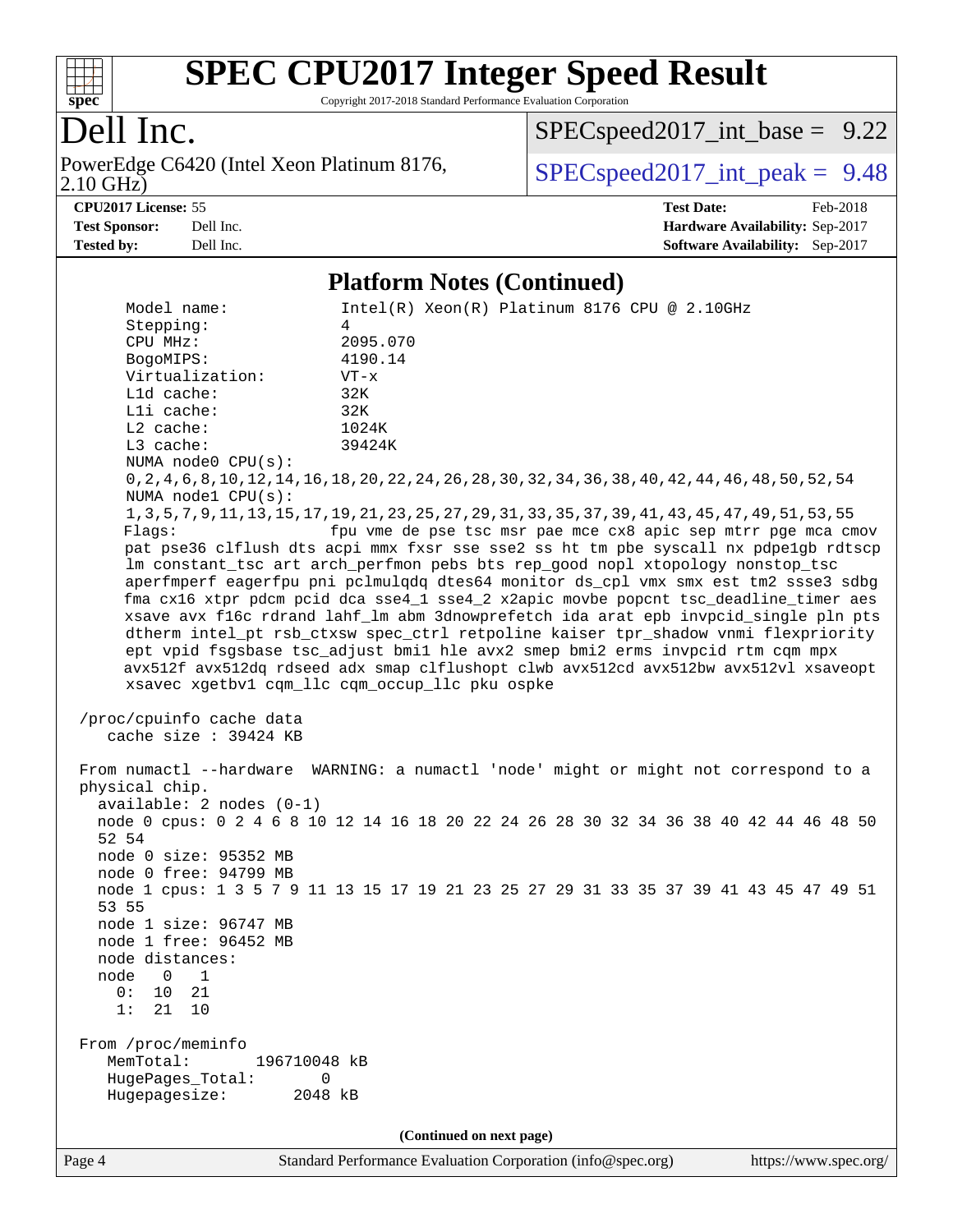

Copyright 2017-2018 Standard Performance Evaluation Corporation

#### Dell Inc.

2.10 GHz) PowerEdge C6420 (Intel Xeon Platinum 8176,  $\boxed{\text{SPEC speed2017\_int\_peak = 9.48}}$ 

[SPECspeed2017\\_int\\_base =](http://www.spec.org/auto/cpu2017/Docs/result-fields.html#SPECspeed2017intbase) 9.22

**[CPU2017 License:](http://www.spec.org/auto/cpu2017/Docs/result-fields.html#CPU2017License)** 55 **[Test Date:](http://www.spec.org/auto/cpu2017/Docs/result-fields.html#TestDate)** Feb-2018 **[Test Sponsor:](http://www.spec.org/auto/cpu2017/Docs/result-fields.html#TestSponsor)** Dell Inc. **[Hardware Availability:](http://www.spec.org/auto/cpu2017/Docs/result-fields.html#HardwareAvailability)** Sep-2017 **[Tested by:](http://www.spec.org/auto/cpu2017/Docs/result-fields.html#Testedby)** Dell Inc. **[Software Availability:](http://www.spec.org/auto/cpu2017/Docs/result-fields.html#SoftwareAvailability)** Sep-2017

#### **[Platform Notes \(Continued\)](http://www.spec.org/auto/cpu2017/Docs/result-fields.html#PlatformNotes)**

| From /etc/*release* /etc/*version*<br>SuSE-release:<br>SUSE Linux Enterprise Server 12 (x86_64)<br>$VERSION = 12$<br>$PATCHLEVEL = 3$<br># This file is deprecated and will be removed in a future service pack or release.<br># Please check /etc/os-release for details about this release.<br>os-release:<br>NAME="SLES"<br>$VERSION = "12-SP3"$<br>VERSION ID="12.3"<br>PRETTY_NAME="SUSE Linux Enterprise Server 12 SP3"<br>ID="sles"<br>$ANSI$ _COLOR=" $0:32$ "<br>CPE_NAME="cpe:/o:suse:sles:12:sp3" |  |  |  |
|--------------------------------------------------------------------------------------------------------------------------------------------------------------------------------------------------------------------------------------------------------------------------------------------------------------------------------------------------------------------------------------------------------------------------------------------------------------------------------------------------------------|--|--|--|
|                                                                                                                                                                                                                                                                                                                                                                                                                                                                                                              |  |  |  |
| uname $-a$ :<br>Linux linux-vfov 4.4.114-94.11-default #1 SMP Thu Feb 1 19:28:26 UTC 2018 (4309ff9)<br>x86_64 x86_64 x86_64 GNU/Linux                                                                                                                                                                                                                                                                                                                                                                        |  |  |  |
| run-level 3 Feb 22 16:40                                                                                                                                                                                                                                                                                                                                                                                                                                                                                     |  |  |  |
| SPEC is set to: /root/cpu2017<br>Type Size Used Avail Use% Mounted on<br>Filesystem<br>btrfs 928G 25G 903G 3% /<br>/dev/sda2                                                                                                                                                                                                                                                                                                                                                                                 |  |  |  |
| Additional information from dmidecode follows. WARNING: Use caution when you interpret<br>this section. The 'dmidecode' program reads system data which is "intended to allow<br>hardware to be accurately determined", but the intent may not be met, as there are<br>frequent changes to hardware, firmware, and the "DMTF SMBIOS" standard.<br>BIOS Dell Inc. 1.3.7 02/09/2018                                                                                                                            |  |  |  |
| Memory:<br>6x 002C00B3002C 18ASF2G72PDZ-2G6D1 16 GB 2 rank 2666<br>6x 00AD00B300AD HMA82GR7AFR8N-VK 16 GB 2 rank 2666<br>4x Not Specified Not Specified                                                                                                                                                                                                                                                                                                                                                      |  |  |  |
| (End of data from sysinfo program)                                                                                                                                                                                                                                                                                                                                                                                                                                                                           |  |  |  |
| <b>Compiler Version Notes</b>                                                                                                                                                                                                                                                                                                                                                                                                                                                                                |  |  |  |
| 600.perlbench_s(base) 602.gcc_s(base) 605.mcf_s(base) 625.x264_s(base,<br>CC<br>peak) 657.xz_s(base)                                                                                                                                                                                                                                                                                                                                                                                                         |  |  |  |
| --------------------------------------<br>icc (ICC) 18.0.0 20170811                                                                                                                                                                                                                                                                                                                                                                                                                                          |  |  |  |
| (Continued on next page)                                                                                                                                                                                                                                                                                                                                                                                                                                                                                     |  |  |  |

Page 5 Standard Performance Evaluation Corporation [\(info@spec.org\)](mailto:info@spec.org) <https://www.spec.org/>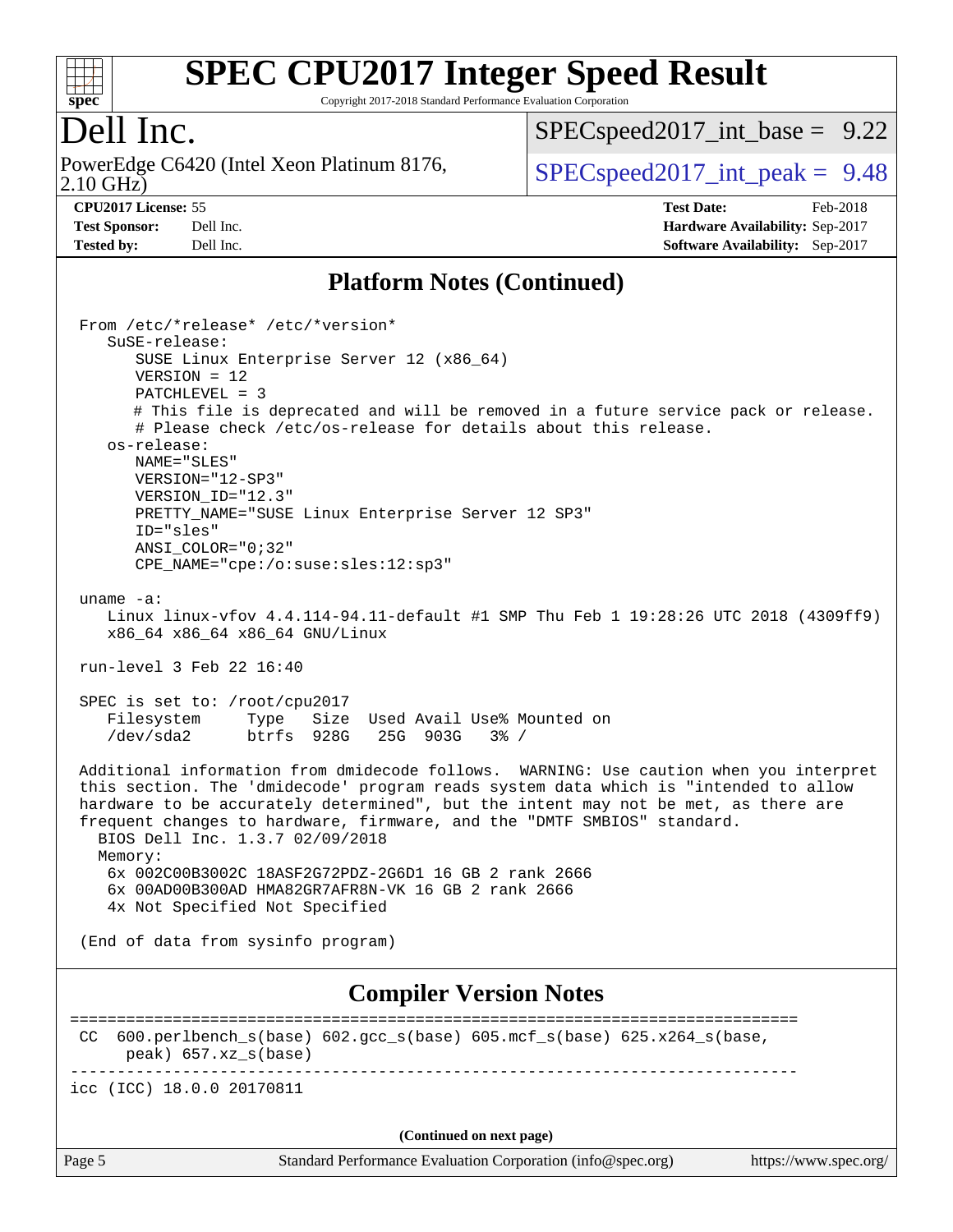

Copyright 2017-2018 Standard Performance Evaluation Corporation

#### Dell Inc.

2.10 GHz) PowerEdge C6420 (Intel Xeon Platinum 8176,  $\boxed{\text{SPEC speed2017\_int\_peak = 9.48}}$ 

[SPECspeed2017\\_int\\_base =](http://www.spec.org/auto/cpu2017/Docs/result-fields.html#SPECspeed2017intbase) 9.22

| <b>Test Sponsor:</b> | Dell Ind |
|----------------------|----------|
| <b>Tested by:</b>    | Dell Ind |

**[CPU2017 License:](http://www.spec.org/auto/cpu2017/Docs/result-fields.html#CPU2017License)** 55 **[Test Date:](http://www.spec.org/auto/cpu2017/Docs/result-fields.html#TestDate)** Feb-2018 **[Test Sponsor:](http://www.spec.org/auto/cpu2017/Docs/result-fields.html#TestSponsor) [Hardware Availability:](http://www.spec.org/auto/cpu2017/Docs/result-fields.html#HardwareAvailability)** Sep-2017 **[Tested by:](http://www.spec.org/auto/cpu2017/Docs/result-fields.html#Testedby) [Software Availability:](http://www.spec.org/auto/cpu2017/Docs/result-fields.html#SoftwareAvailability)** Sep-2017

#### **[Compiler Version Notes \(Continued\)](http://www.spec.org/auto/cpu2017/Docs/result-fields.html#CompilerVersionNotes)**

| Copyright (C) 1985-2017 Intel Corporation. All rights reserved.                                  |
|--------------------------------------------------------------------------------------------------|
| $600. perlbench_s (peak) 602. gcc_s (peak) 605. mcf_s (peak) 657. xz_s (peak)$<br>CC             |
| icc (ICC) 18.0.0 20170811<br>Copyright (C) 1985-2017 Intel Corporation. All rights reserved.     |
| CXXC 620.omnetpp $s(base)$ 623.xalancbmk $s(base)$ 631.deepsjeng $s(base)$<br>641.leela s(base)  |
| icpc (ICC) 18.0.0 20170811<br>Copyright (C) 1985-2017 Intel Corporation. All rights reserved.    |
| CXXC 620.omnetpp_s(peak) 623.xalancbmk_s(peak) 631.deepsjeng_s(peak)<br>$641.$ leela $s$ (peak)  |
| icpc (ICC) 18.0.0 20170811<br>Copyright (C) 1985-2017 Intel Corporation. All rights reserved.    |
| 648.exchange2 s(base, peak)<br>FC.                                                               |
| ifort (IFORT) 18.0.0 20170811<br>Copyright (C) 1985-2017 Intel Corporation. All rights reserved. |

#### **[Base Compiler Invocation](http://www.spec.org/auto/cpu2017/Docs/result-fields.html#BaseCompilerInvocation)**

[C benchmarks](http://www.spec.org/auto/cpu2017/Docs/result-fields.html#Cbenchmarks): [icc](http://www.spec.org/cpu2017/results/res2018q1/cpu2017-20180305-03845.flags.html#user_CCbase_intel_icc_18.0_66fc1ee009f7361af1fbd72ca7dcefbb700085f36577c54f309893dd4ec40d12360134090235512931783d35fd58c0460139e722d5067c5574d8eaf2b3e37e92)

[C++ benchmarks:](http://www.spec.org/auto/cpu2017/Docs/result-fields.html#CXXbenchmarks) [icpc](http://www.spec.org/cpu2017/results/res2018q1/cpu2017-20180305-03845.flags.html#user_CXXbase_intel_icpc_18.0_c510b6838c7f56d33e37e94d029a35b4a7bccf4766a728ee175e80a419847e808290a9b78be685c44ab727ea267ec2f070ec5dc83b407c0218cded6866a35d07)

[Fortran benchmarks](http://www.spec.org/auto/cpu2017/Docs/result-fields.html#Fortranbenchmarks): [ifort](http://www.spec.org/cpu2017/results/res2018q1/cpu2017-20180305-03845.flags.html#user_FCbase_intel_ifort_18.0_8111460550e3ca792625aed983ce982f94888b8b503583aa7ba2b8303487b4d8a21a13e7191a45c5fd58ff318f48f9492884d4413fa793fd88dd292cad7027ca)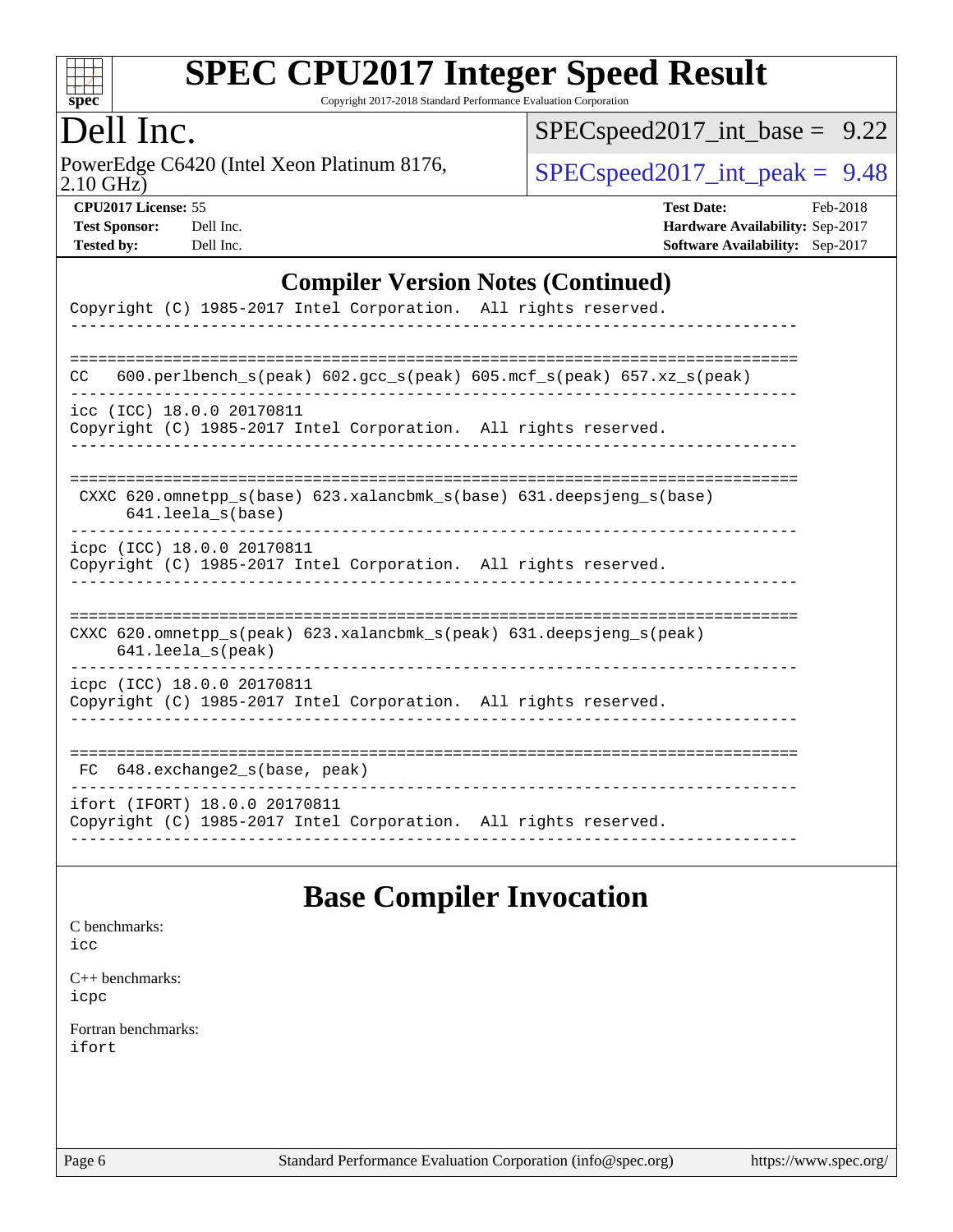

Copyright 2017-2018 Standard Performance Evaluation Corporation

#### Dell Inc.

PowerEdge C6420 (Intel Xeon Platinum 8176,<br>2.10 GHz)

 $SPECspeed2017\_int\_base = 9.22$ 

 $SPECspeed2017\_int\_peak = 9.48$ 

**[CPU2017 License:](http://www.spec.org/auto/cpu2017/Docs/result-fields.html#CPU2017License)** 55 **[Test Date:](http://www.spec.org/auto/cpu2017/Docs/result-fields.html#TestDate)** Feb-2018 **[Test Sponsor:](http://www.spec.org/auto/cpu2017/Docs/result-fields.html#TestSponsor)** Dell Inc. **[Hardware Availability:](http://www.spec.org/auto/cpu2017/Docs/result-fields.html#HardwareAvailability)** Sep-2017 **[Tested by:](http://www.spec.org/auto/cpu2017/Docs/result-fields.html#Testedby)** Dell Inc. **[Software Availability:](http://www.spec.org/auto/cpu2017/Docs/result-fields.html#SoftwareAvailability)** Sep-2017

#### **[Base Portability Flags](http://www.spec.org/auto/cpu2017/Docs/result-fields.html#BasePortabilityFlags)**

 600.perlbench\_s: [-DSPEC\\_LP64](http://www.spec.org/cpu2017/results/res2018q1/cpu2017-20180305-03845.flags.html#b600.perlbench_s_basePORTABILITY_DSPEC_LP64) [-DSPEC\\_LINUX\\_X64](http://www.spec.org/cpu2017/results/res2018q1/cpu2017-20180305-03845.flags.html#b600.perlbench_s_baseCPORTABILITY_DSPEC_LINUX_X64) 602.gcc\_s: [-DSPEC\\_LP64](http://www.spec.org/cpu2017/results/res2018q1/cpu2017-20180305-03845.flags.html#suite_basePORTABILITY602_gcc_s_DSPEC_LP64) 605.mcf\_s: [-DSPEC\\_LP64](http://www.spec.org/cpu2017/results/res2018q1/cpu2017-20180305-03845.flags.html#suite_basePORTABILITY605_mcf_s_DSPEC_LP64) 620.omnetpp\_s: [-DSPEC\\_LP64](http://www.spec.org/cpu2017/results/res2018q1/cpu2017-20180305-03845.flags.html#suite_basePORTABILITY620_omnetpp_s_DSPEC_LP64) 623.xalancbmk\_s: [-DSPEC\\_LP64](http://www.spec.org/cpu2017/results/res2018q1/cpu2017-20180305-03845.flags.html#suite_basePORTABILITY623_xalancbmk_s_DSPEC_LP64) [-DSPEC\\_LINUX](http://www.spec.org/cpu2017/results/res2018q1/cpu2017-20180305-03845.flags.html#b623.xalancbmk_s_baseCXXPORTABILITY_DSPEC_LINUX) 625.x264\_s: [-DSPEC\\_LP64](http://www.spec.org/cpu2017/results/res2018q1/cpu2017-20180305-03845.flags.html#suite_basePORTABILITY625_x264_s_DSPEC_LP64) 631.deepsjeng\_s: [-DSPEC\\_LP64](http://www.spec.org/cpu2017/results/res2018q1/cpu2017-20180305-03845.flags.html#suite_basePORTABILITY631_deepsjeng_s_DSPEC_LP64) 641.leela\_s: [-DSPEC\\_LP64](http://www.spec.org/cpu2017/results/res2018q1/cpu2017-20180305-03845.flags.html#suite_basePORTABILITY641_leela_s_DSPEC_LP64) 648.exchange2\_s: [-DSPEC\\_LP64](http://www.spec.org/cpu2017/results/res2018q1/cpu2017-20180305-03845.flags.html#suite_basePORTABILITY648_exchange2_s_DSPEC_LP64) 657.xz\_s: [-DSPEC\\_LP64](http://www.spec.org/cpu2017/results/res2018q1/cpu2017-20180305-03845.flags.html#suite_basePORTABILITY657_xz_s_DSPEC_LP64)

#### **[Base Optimization Flags](http://www.spec.org/auto/cpu2017/Docs/result-fields.html#BaseOptimizationFlags)**

#### [C benchmarks](http://www.spec.org/auto/cpu2017/Docs/result-fields.html#Cbenchmarks):

[-Wl,-z,muldefs](http://www.spec.org/cpu2017/results/res2018q1/cpu2017-20180305-03845.flags.html#user_CCbase_link_force_multiple1_b4cbdb97b34bdee9ceefcfe54f4c8ea74255f0b02a4b23e853cdb0e18eb4525ac79b5a88067c842dd0ee6996c24547a27a4b99331201badda8798ef8a743f577) [-xCORE-AVX512](http://www.spec.org/cpu2017/results/res2018q1/cpu2017-20180305-03845.flags.html#user_CCbase_f-xCORE-AVX512) [-ipo](http://www.spec.org/cpu2017/results/res2018q1/cpu2017-20180305-03845.flags.html#user_CCbase_f-ipo) [-O3](http://www.spec.org/cpu2017/results/res2018q1/cpu2017-20180305-03845.flags.html#user_CCbase_f-O3) [-no-prec-div](http://www.spec.org/cpu2017/results/res2018q1/cpu2017-20180305-03845.flags.html#user_CCbase_f-no-prec-div) [-qopt-mem-layout-trans=3](http://www.spec.org/cpu2017/results/res2018q1/cpu2017-20180305-03845.flags.html#user_CCbase_f-qopt-mem-layout-trans_de80db37974c74b1f0e20d883f0b675c88c3b01e9d123adea9b28688d64333345fb62bc4a798493513fdb68f60282f9a726aa07f478b2f7113531aecce732043) [-qopenmp](http://www.spec.org/cpu2017/results/res2018q1/cpu2017-20180305-03845.flags.html#user_CCbase_qopenmp_16be0c44f24f464004c6784a7acb94aca937f053568ce72f94b139a11c7c168634a55f6653758ddd83bcf7b8463e8028bb0b48b77bcddc6b78d5d95bb1df2967) [-DSPEC\\_OPENMP](http://www.spec.org/cpu2017/results/res2018q1/cpu2017-20180305-03845.flags.html#suite_CCbase_DSPEC_OPENMP) [-L/usr/local/je5.0.1-64/lib](http://www.spec.org/cpu2017/results/res2018q1/cpu2017-20180305-03845.flags.html#user_CCbase_jemalloc_link_path64_4b10a636b7bce113509b17f3bd0d6226c5fb2346b9178c2d0232c14f04ab830f976640479e5c33dc2bcbbdad86ecfb6634cbbd4418746f06f368b512fced5394) [-ljemalloc](http://www.spec.org/cpu2017/results/res2018q1/cpu2017-20180305-03845.flags.html#user_CCbase_jemalloc_link_lib_d1249b907c500fa1c0672f44f562e3d0f79738ae9e3c4a9c376d49f265a04b9c99b167ecedbf6711b3085be911c67ff61f150a17b3472be731631ba4d0471706)

#### [C++ benchmarks:](http://www.spec.org/auto/cpu2017/Docs/result-fields.html#CXXbenchmarks)

[-Wl,-z,muldefs](http://www.spec.org/cpu2017/results/res2018q1/cpu2017-20180305-03845.flags.html#user_CXXbase_link_force_multiple1_b4cbdb97b34bdee9ceefcfe54f4c8ea74255f0b02a4b23e853cdb0e18eb4525ac79b5a88067c842dd0ee6996c24547a27a4b99331201badda8798ef8a743f577) [-xCORE-AVX512](http://www.spec.org/cpu2017/results/res2018q1/cpu2017-20180305-03845.flags.html#user_CXXbase_f-xCORE-AVX512) [-ipo](http://www.spec.org/cpu2017/results/res2018q1/cpu2017-20180305-03845.flags.html#user_CXXbase_f-ipo) [-O3](http://www.spec.org/cpu2017/results/res2018q1/cpu2017-20180305-03845.flags.html#user_CXXbase_f-O3) [-no-prec-div](http://www.spec.org/cpu2017/results/res2018q1/cpu2017-20180305-03845.flags.html#user_CXXbase_f-no-prec-div) [-qopt-mem-layout-trans=3](http://www.spec.org/cpu2017/results/res2018q1/cpu2017-20180305-03845.flags.html#user_CXXbase_f-qopt-mem-layout-trans_de80db37974c74b1f0e20d883f0b675c88c3b01e9d123adea9b28688d64333345fb62bc4a798493513fdb68f60282f9a726aa07f478b2f7113531aecce732043) [-L/usr/local/je5.0.1-64/lib](http://www.spec.org/cpu2017/results/res2018q1/cpu2017-20180305-03845.flags.html#user_CXXbase_jemalloc_link_path64_4b10a636b7bce113509b17f3bd0d6226c5fb2346b9178c2d0232c14f04ab830f976640479e5c33dc2bcbbdad86ecfb6634cbbd4418746f06f368b512fced5394) [-ljemalloc](http://www.spec.org/cpu2017/results/res2018q1/cpu2017-20180305-03845.flags.html#user_CXXbase_jemalloc_link_lib_d1249b907c500fa1c0672f44f562e3d0f79738ae9e3c4a9c376d49f265a04b9c99b167ecedbf6711b3085be911c67ff61f150a17b3472be731631ba4d0471706)

#### [Fortran benchmarks](http://www.spec.org/auto/cpu2017/Docs/result-fields.html#Fortranbenchmarks):

[-Wl,-z,muldefs](http://www.spec.org/cpu2017/results/res2018q1/cpu2017-20180305-03845.flags.html#user_FCbase_link_force_multiple1_b4cbdb97b34bdee9ceefcfe54f4c8ea74255f0b02a4b23e853cdb0e18eb4525ac79b5a88067c842dd0ee6996c24547a27a4b99331201badda8798ef8a743f577) [-xCORE-AVX512](http://www.spec.org/cpu2017/results/res2018q1/cpu2017-20180305-03845.flags.html#user_FCbase_f-xCORE-AVX512) [-ipo](http://www.spec.org/cpu2017/results/res2018q1/cpu2017-20180305-03845.flags.html#user_FCbase_f-ipo) [-O3](http://www.spec.org/cpu2017/results/res2018q1/cpu2017-20180305-03845.flags.html#user_FCbase_f-O3) [-no-prec-div](http://www.spec.org/cpu2017/results/res2018q1/cpu2017-20180305-03845.flags.html#user_FCbase_f-no-prec-div) [-qopt-mem-layout-trans=3](http://www.spec.org/cpu2017/results/res2018q1/cpu2017-20180305-03845.flags.html#user_FCbase_f-qopt-mem-layout-trans_de80db37974c74b1f0e20d883f0b675c88c3b01e9d123adea9b28688d64333345fb62bc4a798493513fdb68f60282f9a726aa07f478b2f7113531aecce732043) [-nostandard-realloc-lhs](http://www.spec.org/cpu2017/results/res2018q1/cpu2017-20180305-03845.flags.html#user_FCbase_f_2003_std_realloc_82b4557e90729c0f113870c07e44d33d6f5a304b4f63d4c15d2d0f1fab99f5daaed73bdb9275d9ae411527f28b936061aa8b9c8f2d63842963b95c9dd6426b8a) [-align array32byte](http://www.spec.org/cpu2017/results/res2018q1/cpu2017-20180305-03845.flags.html#user_FCbase_align_array32byte_b982fe038af199962ba9a80c053b8342c548c85b40b8e86eb3cc33dee0d7986a4af373ac2d51c3f7cf710a18d62fdce2948f201cd044323541f22fc0fffc51b6) [-L/usr/local/je5.0.1-64/lib](http://www.spec.org/cpu2017/results/res2018q1/cpu2017-20180305-03845.flags.html#user_FCbase_jemalloc_link_path64_4b10a636b7bce113509b17f3bd0d6226c5fb2346b9178c2d0232c14f04ab830f976640479e5c33dc2bcbbdad86ecfb6634cbbd4418746f06f368b512fced5394) [-ljemalloc](http://www.spec.org/cpu2017/results/res2018q1/cpu2017-20180305-03845.flags.html#user_FCbase_jemalloc_link_lib_d1249b907c500fa1c0672f44f562e3d0f79738ae9e3c4a9c376d49f265a04b9c99b167ecedbf6711b3085be911c67ff61f150a17b3472be731631ba4d0471706)

#### **[Base Other Flags](http://www.spec.org/auto/cpu2017/Docs/result-fields.html#BaseOtherFlags)**

 $-m64 - std= c11$  $-m64 - std= c11$ [C++ benchmarks:](http://www.spec.org/auto/cpu2017/Docs/result-fields.html#CXXbenchmarks)

[C benchmarks](http://www.spec.org/auto/cpu2017/Docs/result-fields.html#Cbenchmarks):

[-m64](http://www.spec.org/cpu2017/results/res2018q1/cpu2017-20180305-03845.flags.html#user_CXXbase_intel_intel64_18.0_af43caccfc8ded86e7699f2159af6efc7655f51387b94da716254467f3c01020a5059329e2569e4053f409e7c9202a7efc638f7a6d1ffb3f52dea4a3e31d82ab)

[Fortran benchmarks](http://www.spec.org/auto/cpu2017/Docs/result-fields.html#Fortranbenchmarks): [-m64](http://www.spec.org/cpu2017/results/res2018q1/cpu2017-20180305-03845.flags.html#user_FCbase_intel_intel64_18.0_af43caccfc8ded86e7699f2159af6efc7655f51387b94da716254467f3c01020a5059329e2569e4053f409e7c9202a7efc638f7a6d1ffb3f52dea4a3e31d82ab)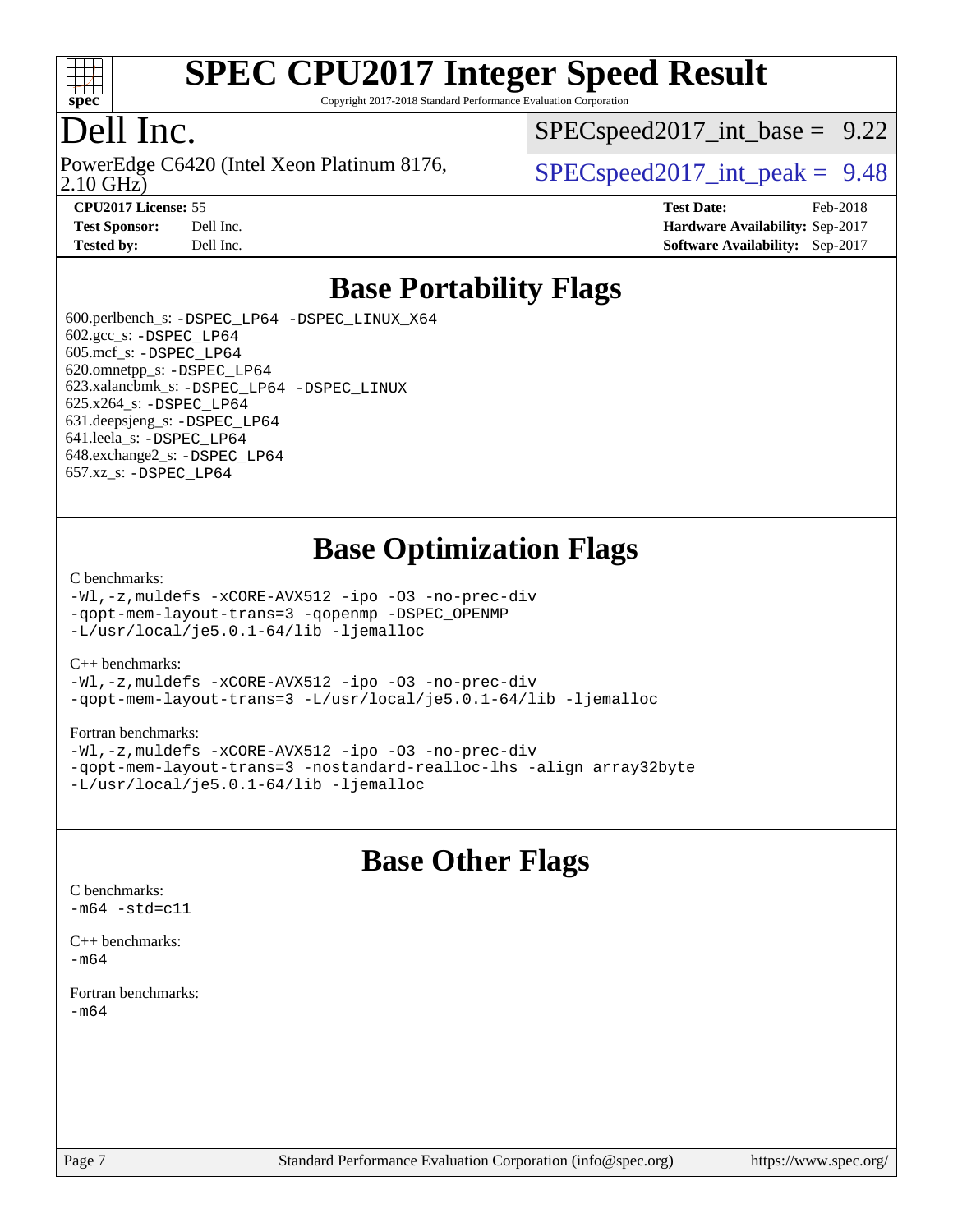

Copyright 2017-2018 Standard Performance Evaluation Corporation

## Dell Inc.

PowerEdge C6420 (Intel Xeon Platinum 8176,<br>2.10 GHz)

 $SPECspeed2017\_int\_base = 9.22$ 

 $SPECspeed2017\_int\_peak = 9.48$ 

**[CPU2017 License:](http://www.spec.org/auto/cpu2017/Docs/result-fields.html#CPU2017License)** 55 **[Test Date:](http://www.spec.org/auto/cpu2017/Docs/result-fields.html#TestDate)** Feb-2018 **[Test Sponsor:](http://www.spec.org/auto/cpu2017/Docs/result-fields.html#TestSponsor)** Dell Inc. **[Hardware Availability:](http://www.spec.org/auto/cpu2017/Docs/result-fields.html#HardwareAvailability)** Sep-2017 **[Tested by:](http://www.spec.org/auto/cpu2017/Docs/result-fields.html#Testedby)** Dell Inc. **[Software Availability:](http://www.spec.org/auto/cpu2017/Docs/result-fields.html#SoftwareAvailability)** Sep-2017

#### **[Peak Compiler Invocation](http://www.spec.org/auto/cpu2017/Docs/result-fields.html#PeakCompilerInvocation)**

[C benchmarks](http://www.spec.org/auto/cpu2017/Docs/result-fields.html#Cbenchmarks):

[icc](http://www.spec.org/cpu2017/results/res2018q1/cpu2017-20180305-03845.flags.html#user_CCpeak_intel_icc_18.0_66fc1ee009f7361af1fbd72ca7dcefbb700085f36577c54f309893dd4ec40d12360134090235512931783d35fd58c0460139e722d5067c5574d8eaf2b3e37e92)

[C++ benchmarks:](http://www.spec.org/auto/cpu2017/Docs/result-fields.html#CXXbenchmarks) [icpc](http://www.spec.org/cpu2017/results/res2018q1/cpu2017-20180305-03845.flags.html#user_CXXpeak_intel_icpc_18.0_c510b6838c7f56d33e37e94d029a35b4a7bccf4766a728ee175e80a419847e808290a9b78be685c44ab727ea267ec2f070ec5dc83b407c0218cded6866a35d07)

[Fortran benchmarks](http://www.spec.org/auto/cpu2017/Docs/result-fields.html#Fortranbenchmarks): [ifort](http://www.spec.org/cpu2017/results/res2018q1/cpu2017-20180305-03845.flags.html#user_FCpeak_intel_ifort_18.0_8111460550e3ca792625aed983ce982f94888b8b503583aa7ba2b8303487b4d8a21a13e7191a45c5fd58ff318f48f9492884d4413fa793fd88dd292cad7027ca)

#### **[Peak Portability Flags](http://www.spec.org/auto/cpu2017/Docs/result-fields.html#PeakPortabilityFlags)**

 600.perlbench\_s: [-DSPEC\\_LP64](http://www.spec.org/cpu2017/results/res2018q1/cpu2017-20180305-03845.flags.html#b600.perlbench_s_peakPORTABILITY_DSPEC_LP64) [-DSPEC\\_LINUX\\_X64](http://www.spec.org/cpu2017/results/res2018q1/cpu2017-20180305-03845.flags.html#b600.perlbench_s_peakCPORTABILITY_DSPEC_LINUX_X64) 602.gcc\_s: [-DSPEC\\_LP64](http://www.spec.org/cpu2017/results/res2018q1/cpu2017-20180305-03845.flags.html#suite_peakPORTABILITY602_gcc_s_DSPEC_LP64) 605.mcf\_s: [-DSPEC\\_LP64](http://www.spec.org/cpu2017/results/res2018q1/cpu2017-20180305-03845.flags.html#suite_peakPORTABILITY605_mcf_s_DSPEC_LP64) 620.omnetpp\_s: [-DSPEC\\_LP64](http://www.spec.org/cpu2017/results/res2018q1/cpu2017-20180305-03845.flags.html#suite_peakPORTABILITY620_omnetpp_s_DSPEC_LP64) 623.xalancbmk\_s: [-D\\_FILE\\_OFFSET\\_BITS=64](http://www.spec.org/cpu2017/results/res2018q1/cpu2017-20180305-03845.flags.html#user_peakPORTABILITY623_xalancbmk_s_file_offset_bits_64_5ae949a99b284ddf4e95728d47cb0843d81b2eb0e18bdfe74bbf0f61d0b064f4bda2f10ea5eb90e1dcab0e84dbc592acfc5018bc955c18609f94ddb8d550002c) [-DSPEC\\_LINUX](http://www.spec.org/cpu2017/results/res2018q1/cpu2017-20180305-03845.flags.html#b623.xalancbmk_s_peakCXXPORTABILITY_DSPEC_LINUX) 625.x264\_s: [-DSPEC\\_LP64](http://www.spec.org/cpu2017/results/res2018q1/cpu2017-20180305-03845.flags.html#suite_peakPORTABILITY625_x264_s_DSPEC_LP64) 631.deepsjeng\_s: [-DSPEC\\_LP64](http://www.spec.org/cpu2017/results/res2018q1/cpu2017-20180305-03845.flags.html#suite_peakPORTABILITY631_deepsjeng_s_DSPEC_LP64) 641.leela\_s: [-DSPEC\\_LP64](http://www.spec.org/cpu2017/results/res2018q1/cpu2017-20180305-03845.flags.html#suite_peakPORTABILITY641_leela_s_DSPEC_LP64) 648.exchange2\_s: [-DSPEC\\_LP64](http://www.spec.org/cpu2017/results/res2018q1/cpu2017-20180305-03845.flags.html#suite_peakPORTABILITY648_exchange2_s_DSPEC_LP64) 657.xz\_s: [-DSPEC\\_LP64](http://www.spec.org/cpu2017/results/res2018q1/cpu2017-20180305-03845.flags.html#suite_peakPORTABILITY657_xz_s_DSPEC_LP64)

### **[Peak Optimization Flags](http://www.spec.org/auto/cpu2017/Docs/result-fields.html#PeakOptimizationFlags)**

[C benchmarks](http://www.spec.org/auto/cpu2017/Docs/result-fields.html#Cbenchmarks):

600.perlbench\_s:  $-W1$ , -z, muldefs [-prof-gen](http://www.spec.org/cpu2017/results/res2018q1/cpu2017-20180305-03845.flags.html#user_peakPASS1_CFLAGSPASS1_LDFLAGS600_perlbench_s_prof_gen_5aa4926d6013ddb2a31985c654b3eb18169fc0c6952a63635c234f711e6e63dd76e94ad52365559451ec499a2cdb89e4dc58ba4c67ef54ca681ffbe1461d6b36)(pass 1) [-prof-use](http://www.spec.org/cpu2017/results/res2018q1/cpu2017-20180305-03845.flags.html#user_peakPASS2_CFLAGSPASS2_LDFLAGS600_perlbench_s_prof_use_1a21ceae95f36a2b53c25747139a6c16ca95bd9def2a207b4f0849963b97e94f5260e30a0c64f4bb623698870e679ca08317ef8150905d41bd88c6f78df73f19)(pass 2) -02 [-xCORE-AVX512](http://www.spec.org/cpu2017/results/res2018q1/cpu2017-20180305-03845.flags.html#user_peakPASS2_COPTIMIZE600_perlbench_s_f-xCORE-AVX512) [-qopt-mem-layout-trans=3](http://www.spec.org/cpu2017/results/res2018q1/cpu2017-20180305-03845.flags.html#user_peakPASS1_COPTIMIZEPASS2_COPTIMIZE600_perlbench_s_f-qopt-mem-layout-trans_de80db37974c74b1f0e20d883f0b675c88c3b01e9d123adea9b28688d64333345fb62bc4a798493513fdb68f60282f9a726aa07f478b2f7113531aecce732043) [-ipo](http://www.spec.org/cpu2017/results/res2018q1/cpu2017-20180305-03845.flags.html#user_peakPASS2_COPTIMIZE600_perlbench_s_f-ipo) [-O3](http://www.spec.org/cpu2017/results/res2018q1/cpu2017-20180305-03845.flags.html#user_peakPASS2_COPTIMIZE600_perlbench_s_f-O3) [-no-prec-div](http://www.spec.org/cpu2017/results/res2018q1/cpu2017-20180305-03845.flags.html#user_peakPASS2_COPTIMIZE600_perlbench_s_f-no-prec-div) [-DSPEC\\_SUPPRESS\\_OPENMP](http://www.spec.org/cpu2017/results/res2018q1/cpu2017-20180305-03845.flags.html#suite_peakPASS1_COPTIMIZE600_perlbench_s_DSPEC_SUPPRESS_OPENMP) [-qopenmp](http://www.spec.org/cpu2017/results/res2018q1/cpu2017-20180305-03845.flags.html#user_peakPASS2_COPTIMIZE600_perlbench_s_qopenmp_16be0c44f24f464004c6784a7acb94aca937f053568ce72f94b139a11c7c168634a55f6653758ddd83bcf7b8463e8028bb0b48b77bcddc6b78d5d95bb1df2967) [-DSPEC\\_OPENMP](http://www.spec.org/cpu2017/results/res2018q1/cpu2017-20180305-03845.flags.html#suite_peakPASS2_COPTIMIZE600_perlbench_s_DSPEC_OPENMP) [-fno-strict-overflow](http://www.spec.org/cpu2017/results/res2018q1/cpu2017-20180305-03845.flags.html#user_peakEXTRA_OPTIMIZE600_perlbench_s_f-fno-strict-overflow) [-L/usr/local/je5.0.1-64/lib](http://www.spec.org/cpu2017/results/res2018q1/cpu2017-20180305-03845.flags.html#user_peakEXTRA_LIBS600_perlbench_s_jemalloc_link_path64_4b10a636b7bce113509b17f3bd0d6226c5fb2346b9178c2d0232c14f04ab830f976640479e5c33dc2bcbbdad86ecfb6634cbbd4418746f06f368b512fced5394) [-ljemalloc](http://www.spec.org/cpu2017/results/res2018q1/cpu2017-20180305-03845.flags.html#user_peakEXTRA_LIBS600_perlbench_s_jemalloc_link_lib_d1249b907c500fa1c0672f44f562e3d0f79738ae9e3c4a9c376d49f265a04b9c99b167ecedbf6711b3085be911c67ff61f150a17b3472be731631ba4d0471706)

 602.gcc\_s: [-Wl,-z,muldefs](http://www.spec.org/cpu2017/results/res2018q1/cpu2017-20180305-03845.flags.html#user_peakEXTRA_LDFLAGS602_gcc_s_link_force_multiple1_b4cbdb97b34bdee9ceefcfe54f4c8ea74255f0b02a4b23e853cdb0e18eb4525ac79b5a88067c842dd0ee6996c24547a27a4b99331201badda8798ef8a743f577) [-prof-gen](http://www.spec.org/cpu2017/results/res2018q1/cpu2017-20180305-03845.flags.html#user_peakPASS1_CFLAGSPASS1_LDFLAGS602_gcc_s_prof_gen_5aa4926d6013ddb2a31985c654b3eb18169fc0c6952a63635c234f711e6e63dd76e94ad52365559451ec499a2cdb89e4dc58ba4c67ef54ca681ffbe1461d6b36)(pass 1) [-prof-use](http://www.spec.org/cpu2017/results/res2018q1/cpu2017-20180305-03845.flags.html#user_peakPASS2_CFLAGSPASS2_LDFLAGS602_gcc_s_prof_use_1a21ceae95f36a2b53c25747139a6c16ca95bd9def2a207b4f0849963b97e94f5260e30a0c64f4bb623698870e679ca08317ef8150905d41bd88c6f78df73f19)(pass 2) [-O2](http://www.spec.org/cpu2017/results/res2018q1/cpu2017-20180305-03845.flags.html#user_peakPASS1_COPTIMIZE602_gcc_s_f-O2) [-xCORE-AVX512](http://www.spec.org/cpu2017/results/res2018q1/cpu2017-20180305-03845.flags.html#user_peakPASS2_COPTIMIZE602_gcc_s_f-xCORE-AVX512) [-qopt-mem-layout-trans=3](http://www.spec.org/cpu2017/results/res2018q1/cpu2017-20180305-03845.flags.html#user_peakPASS1_COPTIMIZEPASS2_COPTIMIZE602_gcc_s_f-qopt-mem-layout-trans_de80db37974c74b1f0e20d883f0b675c88c3b01e9d123adea9b28688d64333345fb62bc4a798493513fdb68f60282f9a726aa07f478b2f7113531aecce732043) [-ipo](http://www.spec.org/cpu2017/results/res2018q1/cpu2017-20180305-03845.flags.html#user_peakPASS2_COPTIMIZE602_gcc_s_f-ipo) [-O3](http://www.spec.org/cpu2017/results/res2018q1/cpu2017-20180305-03845.flags.html#user_peakPASS2_COPTIMIZE602_gcc_s_f-O3) [-no-prec-div](http://www.spec.org/cpu2017/results/res2018q1/cpu2017-20180305-03845.flags.html#user_peakPASS2_COPTIMIZE602_gcc_s_f-no-prec-div) [-DSPEC\\_SUPPRESS\\_OPENMP](http://www.spec.org/cpu2017/results/res2018q1/cpu2017-20180305-03845.flags.html#suite_peakPASS1_COPTIMIZE602_gcc_s_DSPEC_SUPPRESS_OPENMP) [-qopenmp](http://www.spec.org/cpu2017/results/res2018q1/cpu2017-20180305-03845.flags.html#user_peakPASS2_COPTIMIZE602_gcc_s_qopenmp_16be0c44f24f464004c6784a7acb94aca937f053568ce72f94b139a11c7c168634a55f6653758ddd83bcf7b8463e8028bb0b48b77bcddc6b78d5d95bb1df2967) [-DSPEC\\_OPENMP](http://www.spec.org/cpu2017/results/res2018q1/cpu2017-20180305-03845.flags.html#suite_peakPASS2_COPTIMIZE602_gcc_s_DSPEC_OPENMP) [-L/usr/local/je5.0.1-64/lib](http://www.spec.org/cpu2017/results/res2018q1/cpu2017-20180305-03845.flags.html#user_peakEXTRA_LIBS602_gcc_s_jemalloc_link_path64_4b10a636b7bce113509b17f3bd0d6226c5fb2346b9178c2d0232c14f04ab830f976640479e5c33dc2bcbbdad86ecfb6634cbbd4418746f06f368b512fced5394) [-ljemalloc](http://www.spec.org/cpu2017/results/res2018q1/cpu2017-20180305-03845.flags.html#user_peakEXTRA_LIBS602_gcc_s_jemalloc_link_lib_d1249b907c500fa1c0672f44f562e3d0f79738ae9e3c4a9c376d49f265a04b9c99b167ecedbf6711b3085be911c67ff61f150a17b3472be731631ba4d0471706)

| 605.mcf s: $-Wl$ , $-z$ , muldefs $-prof-qen(pass 1)$ $-prof-use(pass 2) -ipo$ |
|--------------------------------------------------------------------------------|
| -xCORE-AVX512 -03 -no-prec-div -gopt-mem-layout-trans=3                        |
| -DSPEC SUPPRESS OPENMP - gopenmp - DSPEC OPENMP                                |
| -L/usr/local/je5.0.1-64/lib -ljemalloc                                         |

**(Continued on next page)**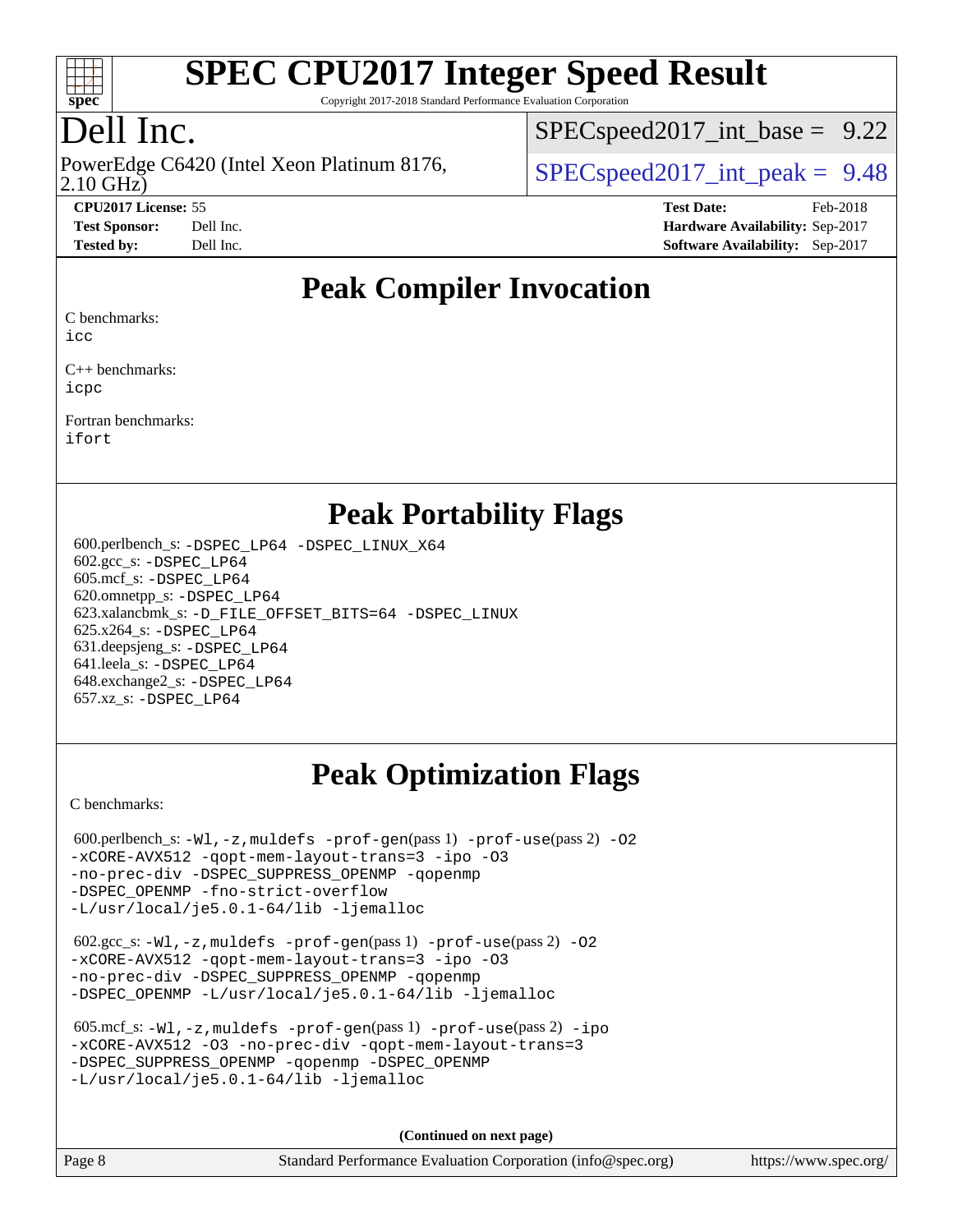

Copyright 2017-2018 Standard Performance Evaluation Corporation

#### Dell Inc.

PowerEdge C6420 (Intel Xeon Platinum 8176,<br>2.10 GHz)

 $SPECspeed2017\_int\_base = 9.22$ 

 $SPECspeed2017\_int\_peak = 9.48$ 

**[CPU2017 License:](http://www.spec.org/auto/cpu2017/Docs/result-fields.html#CPU2017License)** 55 **[Test Date:](http://www.spec.org/auto/cpu2017/Docs/result-fields.html#TestDate)** Feb-2018 **[Test Sponsor:](http://www.spec.org/auto/cpu2017/Docs/result-fields.html#TestSponsor)** Dell Inc. **[Hardware Availability:](http://www.spec.org/auto/cpu2017/Docs/result-fields.html#HardwareAvailability)** Sep-2017 **[Tested by:](http://www.spec.org/auto/cpu2017/Docs/result-fields.html#Testedby)** Dell Inc. **[Software Availability:](http://www.spec.org/auto/cpu2017/Docs/result-fields.html#SoftwareAvailability)** Sep-2017

## **[Peak Optimization Flags \(Continued\)](http://www.spec.org/auto/cpu2017/Docs/result-fields.html#PeakOptimizationFlags)**

 625.x264\_s: [-Wl,-z,muldefs](http://www.spec.org/cpu2017/results/res2018q1/cpu2017-20180305-03845.flags.html#user_peakEXTRA_LDFLAGS625_x264_s_link_force_multiple1_b4cbdb97b34bdee9ceefcfe54f4c8ea74255f0b02a4b23e853cdb0e18eb4525ac79b5a88067c842dd0ee6996c24547a27a4b99331201badda8798ef8a743f577) [-xCORE-AVX512](http://www.spec.org/cpu2017/results/res2018q1/cpu2017-20180305-03845.flags.html#user_peakCOPTIMIZE625_x264_s_f-xCORE-AVX512) [-ipo](http://www.spec.org/cpu2017/results/res2018q1/cpu2017-20180305-03845.flags.html#user_peakCOPTIMIZE625_x264_s_f-ipo) [-O3](http://www.spec.org/cpu2017/results/res2018q1/cpu2017-20180305-03845.flags.html#user_peakCOPTIMIZE625_x264_s_f-O3) [-no-prec-div](http://www.spec.org/cpu2017/results/res2018q1/cpu2017-20180305-03845.flags.html#user_peakCOPTIMIZE625_x264_s_f-no-prec-div) [-qopt-mem-layout-trans=3](http://www.spec.org/cpu2017/results/res2018q1/cpu2017-20180305-03845.flags.html#user_peakCOPTIMIZE625_x264_s_f-qopt-mem-layout-trans_de80db37974c74b1f0e20d883f0b675c88c3b01e9d123adea9b28688d64333345fb62bc4a798493513fdb68f60282f9a726aa07f478b2f7113531aecce732043) [-qopenmp](http://www.spec.org/cpu2017/results/res2018q1/cpu2017-20180305-03845.flags.html#user_peakCOPTIMIZE625_x264_s_qopenmp_16be0c44f24f464004c6784a7acb94aca937f053568ce72f94b139a11c7c168634a55f6653758ddd83bcf7b8463e8028bb0b48b77bcddc6b78d5d95bb1df2967) [-DSPEC\\_OPENMP](http://www.spec.org/cpu2017/results/res2018q1/cpu2017-20180305-03845.flags.html#suite_peakCOPTIMIZE625_x264_s_DSPEC_OPENMP) [-L/usr/local/je5.0.1-64/lib](http://www.spec.org/cpu2017/results/res2018q1/cpu2017-20180305-03845.flags.html#user_peakEXTRA_LIBS625_x264_s_jemalloc_link_path64_4b10a636b7bce113509b17f3bd0d6226c5fb2346b9178c2d0232c14f04ab830f976640479e5c33dc2bcbbdad86ecfb6634cbbd4418746f06f368b512fced5394) [-ljemalloc](http://www.spec.org/cpu2017/results/res2018q1/cpu2017-20180305-03845.flags.html#user_peakEXTRA_LIBS625_x264_s_jemalloc_link_lib_d1249b907c500fa1c0672f44f562e3d0f79738ae9e3c4a9c376d49f265a04b9c99b167ecedbf6711b3085be911c67ff61f150a17b3472be731631ba4d0471706)

657.xz\_s: Same as 602.gcc\_s

[C++ benchmarks:](http://www.spec.org/auto/cpu2017/Docs/result-fields.html#CXXbenchmarks)

620.omnetpp\_s: $-W1$ ,-z,muldefs -prof-qen(pass 1) [-prof-use](http://www.spec.org/cpu2017/results/res2018q1/cpu2017-20180305-03845.flags.html#user_peakPASS2_CXXFLAGSPASS2_LDFLAGS620_omnetpp_s_prof_use_1a21ceae95f36a2b53c25747139a6c16ca95bd9def2a207b4f0849963b97e94f5260e30a0c64f4bb623698870e679ca08317ef8150905d41bd88c6f78df73f19)(pass 2) [-ipo](http://www.spec.org/cpu2017/results/res2018q1/cpu2017-20180305-03845.flags.html#user_peakPASS1_CXXOPTIMIZEPASS2_CXXOPTIMIZE620_omnetpp_s_f-ipo) [-xCORE-AVX512](http://www.spec.org/cpu2017/results/res2018q1/cpu2017-20180305-03845.flags.html#user_peakPASS2_CXXOPTIMIZE620_omnetpp_s_f-xCORE-AVX512) [-O3](http://www.spec.org/cpu2017/results/res2018q1/cpu2017-20180305-03845.flags.html#user_peakPASS1_CXXOPTIMIZEPASS2_CXXOPTIMIZE620_omnetpp_s_f-O3) [-no-prec-div](http://www.spec.org/cpu2017/results/res2018q1/cpu2017-20180305-03845.flags.html#user_peakPASS1_CXXOPTIMIZEPASS2_CXXOPTIMIZE620_omnetpp_s_f-no-prec-div) [-qopt-mem-layout-trans=3](http://www.spec.org/cpu2017/results/res2018q1/cpu2017-20180305-03845.flags.html#user_peakPASS1_CXXOPTIMIZEPASS2_CXXOPTIMIZE620_omnetpp_s_f-qopt-mem-layout-trans_de80db37974c74b1f0e20d883f0b675c88c3b01e9d123adea9b28688d64333345fb62bc4a798493513fdb68f60282f9a726aa07f478b2f7113531aecce732043) [-DSPEC\\_SUPPRESS\\_OPENMP](http://www.spec.org/cpu2017/results/res2018q1/cpu2017-20180305-03845.flags.html#suite_peakPASS1_CXXOPTIMIZE620_omnetpp_s_DSPEC_SUPPRESS_OPENMP) [-qopenmp](http://www.spec.org/cpu2017/results/res2018q1/cpu2017-20180305-03845.flags.html#user_peakPASS2_CXXOPTIMIZE620_omnetpp_s_qopenmp_16be0c44f24f464004c6784a7acb94aca937f053568ce72f94b139a11c7c168634a55f6653758ddd83bcf7b8463e8028bb0b48b77bcddc6b78d5d95bb1df2967) [-DSPEC\\_OPENMP](http://www.spec.org/cpu2017/results/res2018q1/cpu2017-20180305-03845.flags.html#suite_peakPASS2_CXXOPTIMIZE620_omnetpp_s_DSPEC_OPENMP) [-L/usr/local/je5.0.1-64/lib](http://www.spec.org/cpu2017/results/res2018q1/cpu2017-20180305-03845.flags.html#user_peakEXTRA_LIBS620_omnetpp_s_jemalloc_link_path64_4b10a636b7bce113509b17f3bd0d6226c5fb2346b9178c2d0232c14f04ab830f976640479e5c33dc2bcbbdad86ecfb6634cbbd4418746f06f368b512fced5394) [-ljemalloc](http://www.spec.org/cpu2017/results/res2018q1/cpu2017-20180305-03845.flags.html#user_peakEXTRA_LIBS620_omnetpp_s_jemalloc_link_lib_d1249b907c500fa1c0672f44f562e3d0f79738ae9e3c4a9c376d49f265a04b9c99b167ecedbf6711b3085be911c67ff61f150a17b3472be731631ba4d0471706)

 623.xalancbmk\_s: [-L/opt/intel/compilers\\_and\\_libraries\\_2018/linux/lib/ia32](http://www.spec.org/cpu2017/results/res2018q1/cpu2017-20180305-03845.flags.html#user_peakCXXLD623_xalancbmk_s_Enable-32bit-runtime_af243bdb1d79e4c7a4f720bf8275e627de2ecd461de63307bc14cef0633fde3cd7bb2facb32dcc8be9566045fb55d40ce2b72b725f73827aa7833441b71b9343) [-Wl,-z,muldefs](http://www.spec.org/cpu2017/results/res2018q1/cpu2017-20180305-03845.flags.html#user_peakEXTRA_LDFLAGS623_xalancbmk_s_link_force_multiple1_b4cbdb97b34bdee9ceefcfe54f4c8ea74255f0b02a4b23e853cdb0e18eb4525ac79b5a88067c842dd0ee6996c24547a27a4b99331201badda8798ef8a743f577) [-prof-gen](http://www.spec.org/cpu2017/results/res2018q1/cpu2017-20180305-03845.flags.html#user_peakPASS1_CXXFLAGSPASS1_LDFLAGS623_xalancbmk_s_prof_gen_5aa4926d6013ddb2a31985c654b3eb18169fc0c6952a63635c234f711e6e63dd76e94ad52365559451ec499a2cdb89e4dc58ba4c67ef54ca681ffbe1461d6b36)(pass 1) [-prof-use](http://www.spec.org/cpu2017/results/res2018q1/cpu2017-20180305-03845.flags.html#user_peakPASS2_CXXFLAGSPASS2_LDFLAGS623_xalancbmk_s_prof_use_1a21ceae95f36a2b53c25747139a6c16ca95bd9def2a207b4f0849963b97e94f5260e30a0c64f4bb623698870e679ca08317ef8150905d41bd88c6f78df73f19)(pass 2) [-ipo](http://www.spec.org/cpu2017/results/res2018q1/cpu2017-20180305-03845.flags.html#user_peakPASS1_CXXOPTIMIZEPASS2_CXXOPTIMIZE623_xalancbmk_s_f-ipo) [-xCORE-AVX512](http://www.spec.org/cpu2017/results/res2018q1/cpu2017-20180305-03845.flags.html#user_peakPASS2_CXXOPTIMIZE623_xalancbmk_s_f-xCORE-AVX512) [-O3](http://www.spec.org/cpu2017/results/res2018q1/cpu2017-20180305-03845.flags.html#user_peakPASS1_CXXOPTIMIZEPASS2_CXXOPTIMIZE623_xalancbmk_s_f-O3) [-no-prec-div](http://www.spec.org/cpu2017/results/res2018q1/cpu2017-20180305-03845.flags.html#user_peakPASS1_CXXOPTIMIZEPASS2_CXXOPTIMIZE623_xalancbmk_s_f-no-prec-div) [-qopt-mem-layout-trans=3](http://www.spec.org/cpu2017/results/res2018q1/cpu2017-20180305-03845.flags.html#user_peakPASS1_CXXOPTIMIZEPASS2_CXXOPTIMIZE623_xalancbmk_s_f-qopt-mem-layout-trans_de80db37974c74b1f0e20d883f0b675c88c3b01e9d123adea9b28688d64333345fb62bc4a798493513fdb68f60282f9a726aa07f478b2f7113531aecce732043) [-DSPEC\\_SUPPRESS\\_OPENMP](http://www.spec.org/cpu2017/results/res2018q1/cpu2017-20180305-03845.flags.html#suite_peakPASS1_CXXOPTIMIZE623_xalancbmk_s_DSPEC_SUPPRESS_OPENMP) [-qopenmp](http://www.spec.org/cpu2017/results/res2018q1/cpu2017-20180305-03845.flags.html#user_peakPASS2_CXXOPTIMIZE623_xalancbmk_s_qopenmp_16be0c44f24f464004c6784a7acb94aca937f053568ce72f94b139a11c7c168634a55f6653758ddd83bcf7b8463e8028bb0b48b77bcddc6b78d5d95bb1df2967) [-DSPEC\\_OPENMP](http://www.spec.org/cpu2017/results/res2018q1/cpu2017-20180305-03845.flags.html#suite_peakPASS2_CXXOPTIMIZE623_xalancbmk_s_DSPEC_OPENMP) [-L/usr/local/je5.0.1-32/lib](http://www.spec.org/cpu2017/results/res2018q1/cpu2017-20180305-03845.flags.html#user_peakEXTRA_LIBS623_xalancbmk_s_jemalloc_link_path32_e29f22e8e6c17053bbc6a0971f5a9c01a601a06bb1a59df2084b77a2fe0a2995b64fd4256feaeea39eeba3aae142e96e2b2b0a28974019c0c0c88139a84f900a) [-ljemalloc](http://www.spec.org/cpu2017/results/res2018q1/cpu2017-20180305-03845.flags.html#user_peakEXTRA_LIBS623_xalancbmk_s_jemalloc_link_lib_d1249b907c500fa1c0672f44f562e3d0f79738ae9e3c4a9c376d49f265a04b9c99b167ecedbf6711b3085be911c67ff61f150a17b3472be731631ba4d0471706)

631.deepsjeng\_s: Same as 620.omnetpp\_s

641.leela\_s: Same as 620.omnetpp\_s

[Fortran benchmarks](http://www.spec.org/auto/cpu2017/Docs/result-fields.html#Fortranbenchmarks): [-Wl,-z,muldefs](http://www.spec.org/cpu2017/results/res2018q1/cpu2017-20180305-03845.flags.html#user_FCpeak_link_force_multiple1_b4cbdb97b34bdee9ceefcfe54f4c8ea74255f0b02a4b23e853cdb0e18eb4525ac79b5a88067c842dd0ee6996c24547a27a4b99331201badda8798ef8a743f577) [-xCORE-AVX512](http://www.spec.org/cpu2017/results/res2018q1/cpu2017-20180305-03845.flags.html#user_FCpeak_f-xCORE-AVX512) [-ipo](http://www.spec.org/cpu2017/results/res2018q1/cpu2017-20180305-03845.flags.html#user_FCpeak_f-ipo) [-O3](http://www.spec.org/cpu2017/results/res2018q1/cpu2017-20180305-03845.flags.html#user_FCpeak_f-O3) [-no-prec-div](http://www.spec.org/cpu2017/results/res2018q1/cpu2017-20180305-03845.flags.html#user_FCpeak_f-no-prec-div) [-qopt-mem-layout-trans=3](http://www.spec.org/cpu2017/results/res2018q1/cpu2017-20180305-03845.flags.html#user_FCpeak_f-qopt-mem-layout-trans_de80db37974c74b1f0e20d883f0b675c88c3b01e9d123adea9b28688d64333345fb62bc4a798493513fdb68f60282f9a726aa07f478b2f7113531aecce732043) [-nostandard-realloc-lhs](http://www.spec.org/cpu2017/results/res2018q1/cpu2017-20180305-03845.flags.html#user_FCpeak_f_2003_std_realloc_82b4557e90729c0f113870c07e44d33d6f5a304b4f63d4c15d2d0f1fab99f5daaed73bdb9275d9ae411527f28b936061aa8b9c8f2d63842963b95c9dd6426b8a) [-align array32byte](http://www.spec.org/cpu2017/results/res2018q1/cpu2017-20180305-03845.flags.html#user_FCpeak_align_array32byte_b982fe038af199962ba9a80c053b8342c548c85b40b8e86eb3cc33dee0d7986a4af373ac2d51c3f7cf710a18d62fdce2948f201cd044323541f22fc0fffc51b6) [-L/usr/local/je5.0.1-64/lib](http://www.spec.org/cpu2017/results/res2018q1/cpu2017-20180305-03845.flags.html#user_FCpeak_jemalloc_link_path64_4b10a636b7bce113509b17f3bd0d6226c5fb2346b9178c2d0232c14f04ab830f976640479e5c33dc2bcbbdad86ecfb6634cbbd4418746f06f368b512fced5394) [-ljemalloc](http://www.spec.org/cpu2017/results/res2018q1/cpu2017-20180305-03845.flags.html#user_FCpeak_jemalloc_link_lib_d1249b907c500fa1c0672f44f562e3d0f79738ae9e3c4a9c376d49f265a04b9c99b167ecedbf6711b3085be911c67ff61f150a17b3472be731631ba4d0471706)

#### **[Peak Other Flags](http://www.spec.org/auto/cpu2017/Docs/result-fields.html#PeakOtherFlags)**

[C benchmarks](http://www.spec.org/auto/cpu2017/Docs/result-fields.html#Cbenchmarks):  $-m64 - std= c11$  $-m64 - std= c11$ 

[C++ benchmarks \(except as noted below\):](http://www.spec.org/auto/cpu2017/Docs/result-fields.html#CXXbenchmarksexceptasnotedbelow) [-m64](http://www.spec.org/cpu2017/results/res2018q1/cpu2017-20180305-03845.flags.html#user_CXXpeak_intel_intel64_18.0_af43caccfc8ded86e7699f2159af6efc7655f51387b94da716254467f3c01020a5059329e2569e4053f409e7c9202a7efc638f7a6d1ffb3f52dea4a3e31d82ab)

623.xalancbmk\_s: [-m32](http://www.spec.org/cpu2017/results/res2018q1/cpu2017-20180305-03845.flags.html#user_peakCXXLD623_xalancbmk_s_intel_ia32_18.0_2666f1173eb60787016b673bfe1358e27016ef7649ea4884b7bc6187fd89dc221d14632e22638cde1c647a518de97358ab15d4ad098ee4e19a8b28d0c25e14bf)

[Fortran benchmarks](http://www.spec.org/auto/cpu2017/Docs/result-fields.html#Fortranbenchmarks): [-m64](http://www.spec.org/cpu2017/results/res2018q1/cpu2017-20180305-03845.flags.html#user_FCpeak_intel_intel64_18.0_af43caccfc8ded86e7699f2159af6efc7655f51387b94da716254467f3c01020a5059329e2569e4053f409e7c9202a7efc638f7a6d1ffb3f52dea4a3e31d82ab)